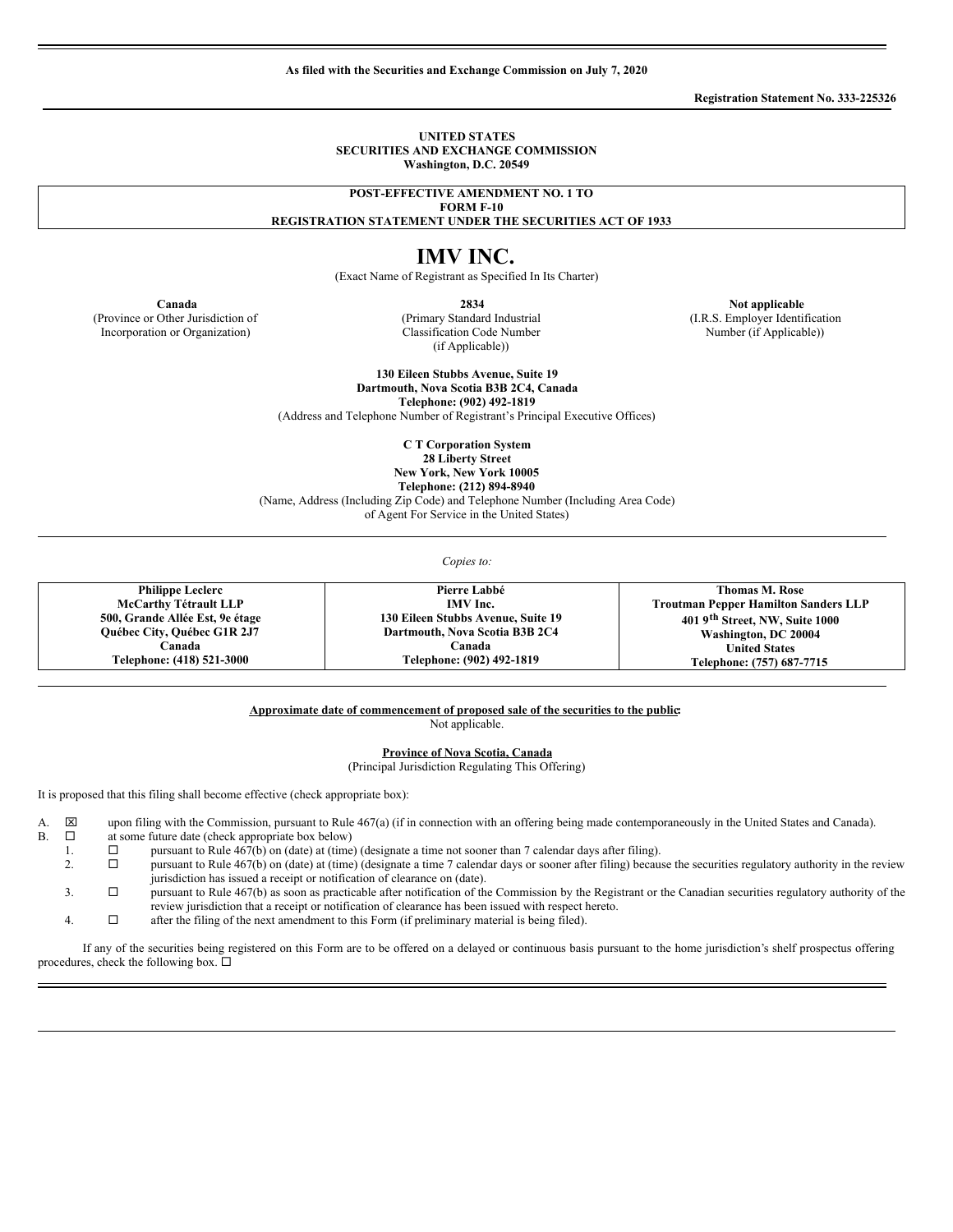#### **DEREGISTRATION OF UNSOLD SECURITIES**

On May 31, 2018, IMV Inc. (the "**Registrant**") filed a registration statement on Form F-10 (File No. 333-225326), as amended on June 5, 2018 (the "**Registration** Statement"), registering the sale by the Registrant from time to time of up to an aggregate Cdn\$150,000,000 of common shares (no par value), preferred shares (no par value), subscription receipts, warrants and units.

This Post-Effective Amendment No. 1 to the Registration Statement is being filed to deregister all of the securities formerly issuable and registered under the Registration Statement and not otherwise sold by the Registrant as of the date that this Post-Effective Amendment No. 1 is filed.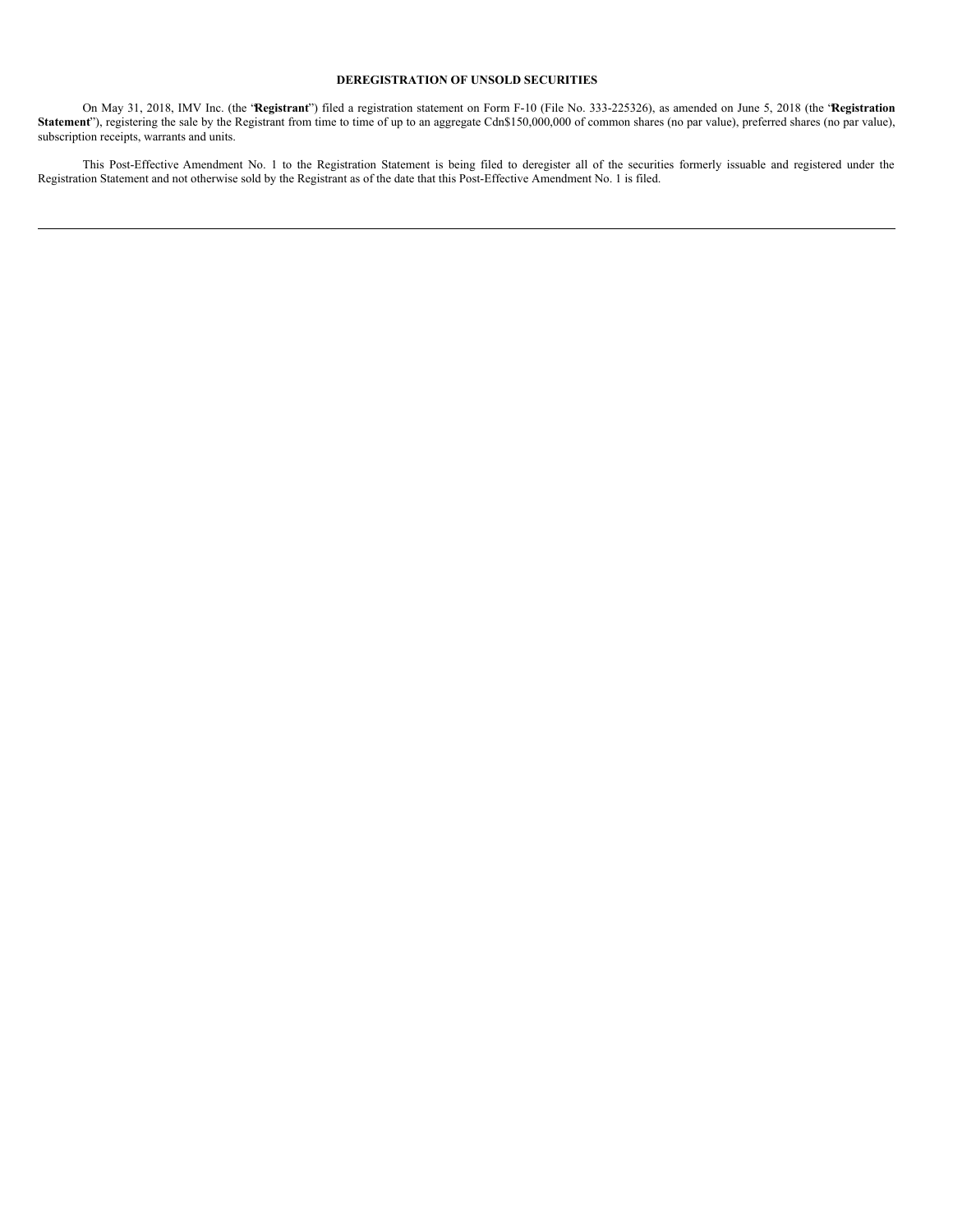## **SIGNATURES**

Pursuant to the requirements of the Securities Act of 1933, as amended, the Registrant certifies that it has reasonable grounds to believe that it meets all of the requirements for filing on Form F-10 and has duly caused this Post-Effective Amendment No. 1 to the Registration Statement to be signed on its behalf by the undersigned, thereunto duly authorized, in the City of Dartmouth, Province of Nova Scotia, Canada, on the 7th day of July, 2020.

#### **IMV INC.**

By: /s/ Pierre Labbé Name: Pierre Labbé Title: Chief Financial Officer

Pursuant to the requirements of the Securities Act of 1933, as amended, this Post-Effective Amendment No. 1 to the Registration Statement has been signed below by or on behalf of the following persons in the capacities indicated on July 7, 2020.

| Signature                  | <b>Title</b>                                 |
|----------------------------|----------------------------------------------|
| /s/ Frederic Ors           | Chief Executive Officer & Director           |
| Frederic Ors               | (principal executive officer)                |
|                            |                                              |
| /s/ Pierre Labbé           | Chief Financial Officer                      |
| Pierre Labbé               | (principal financial and accounting officer) |
| /s/ Andrew Sheldon         | Chairman                                     |
| Andrew Sheldon             |                                              |
| /s/ Julia P. Gregory       | Director                                     |
| Julia P. Gregory           |                                              |
| $\ast$                     | Director                                     |
| James Hall                 |                                              |
| /s/ Wayne Pisano           | Director                                     |
| Wayne Pisano               |                                              |
| $\ast$                     | Director                                     |
| Shermaine Tilley           |                                              |
| /s/ Markus Warmuth         | Director                                     |
| Markus Warmuth             |                                              |
|                            |                                              |
| *By:<br>/s/ Pierre Labbé   |                                              |
| Pierre Labbé<br>Name:      |                                              |
| Attorney-in-fact<br>Title: |                                              |
|                            |                                              |